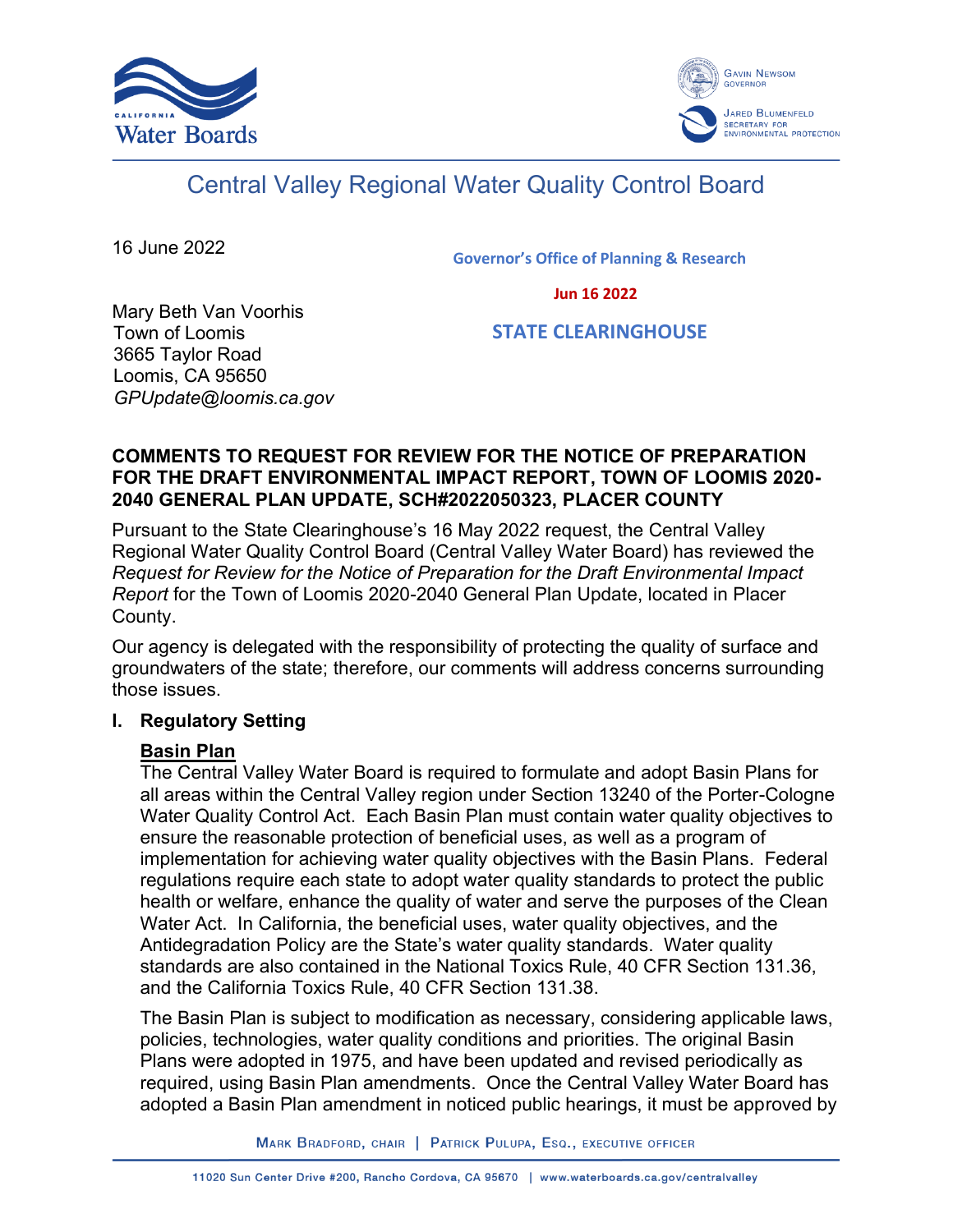the State Water Resources Control Board (State Water Board), Office of Administrative Law (OAL) and in some cases, the United States Environmental Protection Agency (USEPA). Basin Plan amendments only become effective after they have been approved by the OAL and in some cases, the USEPA. Every three (3) years, a review of the Basin Plan is completed that assesses the appropriateness of existing standards and evaluates and prioritizes Basin Planning issues. For more information on the *Water Quality Control Plan for the Sacramento and San Joaquin River Basins*, please visit our website:

[http://www.waterboards.ca.gov/centralvalley/water\\_issues/basin\\_plans/](http://www.waterboards.ca.gov/centralvalley/water_issues/basin_plans/)

#### **Antidegradation Considerations**

All wastewater discharges must comply with the Antidegradation Policy (State Water Board Resolution 68-16) and the Antidegradation Implementation Policy contained in the Basin Plan. The Antidegradation Implementation Policy is available on page 74 at:

https://www.waterboards.ca.gov/centralvalley/water\_issues/basin\_plans/sacsjr\_2018 05.pdf

In part it states:

*Any discharge of waste to high quality waters must apply best practicable treatment or control not only to prevent a condition of pollution or nuisance from occurring, but also to maintain the highest water quality possible consistent with the maximum benefit to the people of the State.*

*This information must be presented as an analysis of the impacts and potential impacts of the discharge on water quality, as measured by background concentrations and applicable water quality objectives.*

The antidegradation analysis is a mandatory element in the National Pollutant Discharge Elimination System and land discharge Waste Discharge Requirements (WDRs) permitting processes. The environmental review document should evaluate potential impacts to both surface and groundwater quality.

#### **II. Permitting Requirements**

#### **Construction Storm Water General Permit**

Dischargers whose project disturb one or more acres of soil or where projects disturb less than one acre but are part of a larger common plan of development that in total disturbs one or more acres, are required to obtain coverage under the General Permit for Storm Water Discharges Associated with Construction and Land Disturbance Activities (Construction General Permit), Construction General Permit Order No. 2009-0009-DWQ. Construction activity subject to this permit includes clearing, grading, grubbing, disturbances to the ground, such as stockpiling, or excavation, but does not include regular maintenance activities performed to restore the original line, grade, or capacity of the facility. The Construction General Permit requires the development and implementation of a Storm Water Pollution Prevention Plan (SWPPP). For more information on the Construction General Permit, visit the State Water Resources Control Board website at: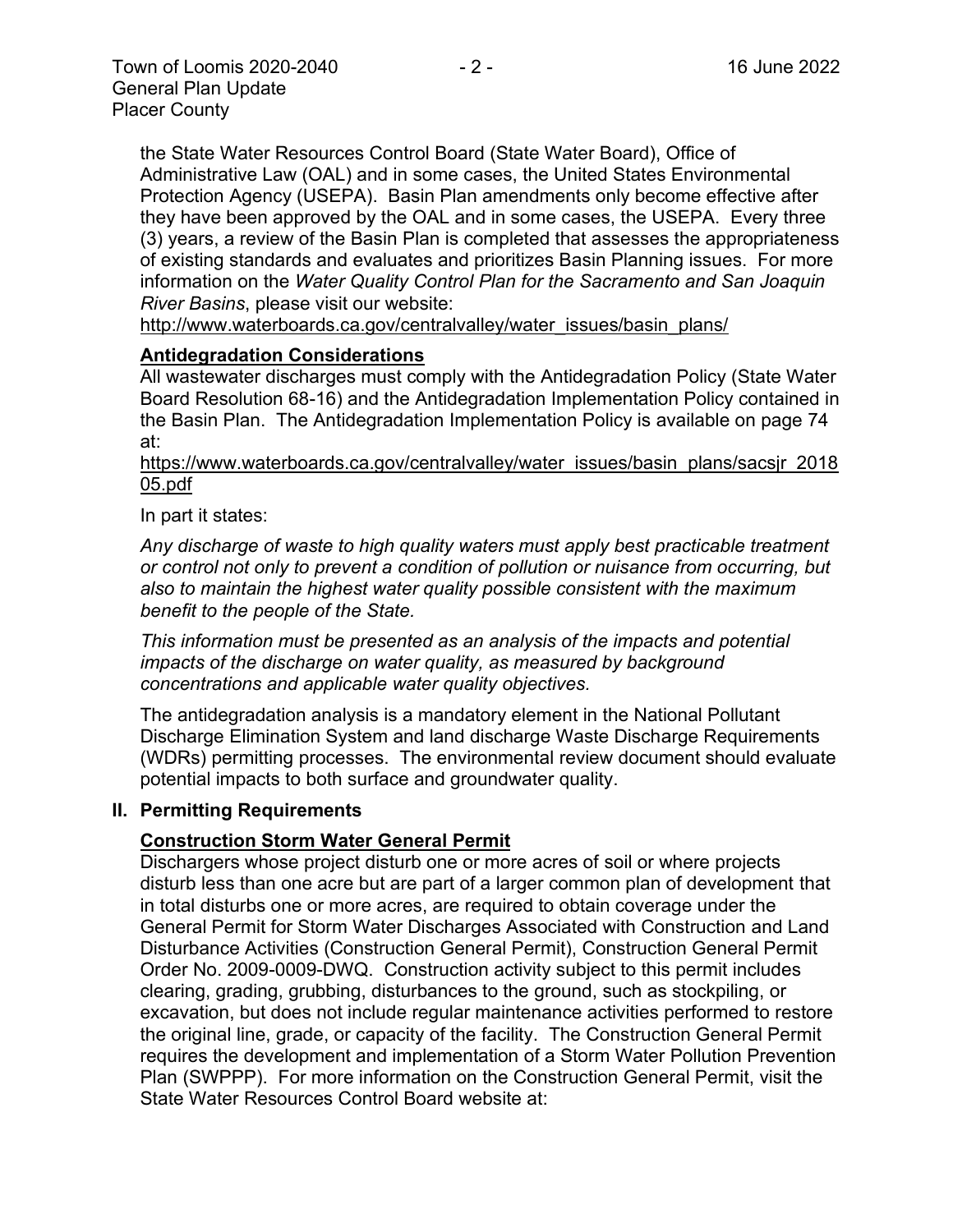[http://www.waterboards.ca.gov/water\\_issues/programs/stormwater/constpermits.sht](http://www.waterboards.ca.gov/water_issues/programs/stormwater/constpermits.shtml) [ml](http://www.waterboards.ca.gov/water_issues/programs/stormwater/constpermits.shtml)

#### **Phase I and II Municipal Separate Storm Sewer System (MS4) Permits<sup>1</sup>**

The Phase I and II MS4 permits require the Permittees reduce pollutants and runoff flows from new development and redevelopment using Best Management Practices (BMPs) to the maximum extent practicable (MEP). MS4 Permittees have their own development standards, also known as Low Impact Development (LID)/postconstruction standards that include a hydromodification component. The MS4 permits also require specific design concepts for LID/post-construction BMPs in the early stages of a project during the entitlement and CEQA process and the development plan review process.

For more information on which Phase I MS4 Permit this project applies to, visit the Central Valley Water Board website at:

http://www.waterboards.ca.gov/centralvalley/water\_issues/storm\_water/municipal\_p ermits/

For more information on the Phase II MS4 permit and who it applies to, visit the State Water Resources Control Board at:

http://www.waterboards.ca.gov/water\_issues/programs/stormwater/phase\_ii\_munici pal.shtml

#### **Industrial Storm Water General Permit**

Storm water discharges associated with industrial sites must comply with the regulations contained in the Industrial Storm Water General Permit Order No. 2014- 0057-DWQ. For more information on the Industrial Storm Water General Permit, visit the Central Valley Water Board website at:

http://www.waterboards.ca.gov/centralvalley/water\_issues/storm\_water/industrial\_ge neral\_permits/index.shtml

#### **Clean Water Act Section 404 Permit**

If the project will involve the discharge of dredged or fill material in navigable waters or wetlands, a permit pursuant to Section 404 of the Clean Water Act may be needed from the United States Army Corps of Engineers (USACE). If a Section 404 permit is required by the USACE, the Central Valley Water Board will review the permit application to ensure that discharge will not violate water quality standards. If the project requires surface water drainage realignment, the applicant is advised to contact the Department of Fish and Game for information on Streambed Alteration Permit requirements. If you have any questions regarding the Clean Water Act

<sup>&</sup>lt;sup>1</sup> Municipal Permits = The Phase I Municipal Separate Storm Water System (MS4) Permit covers medium sized Municipalities (serving between 100,000 and 250,000 people) and large sized municipalities (serving over 250,000 people). The Phase II MS4 provides coverage for small municipalities, including non-traditional Small MS4s, which include military bases, public campuses, prisons and hospitals.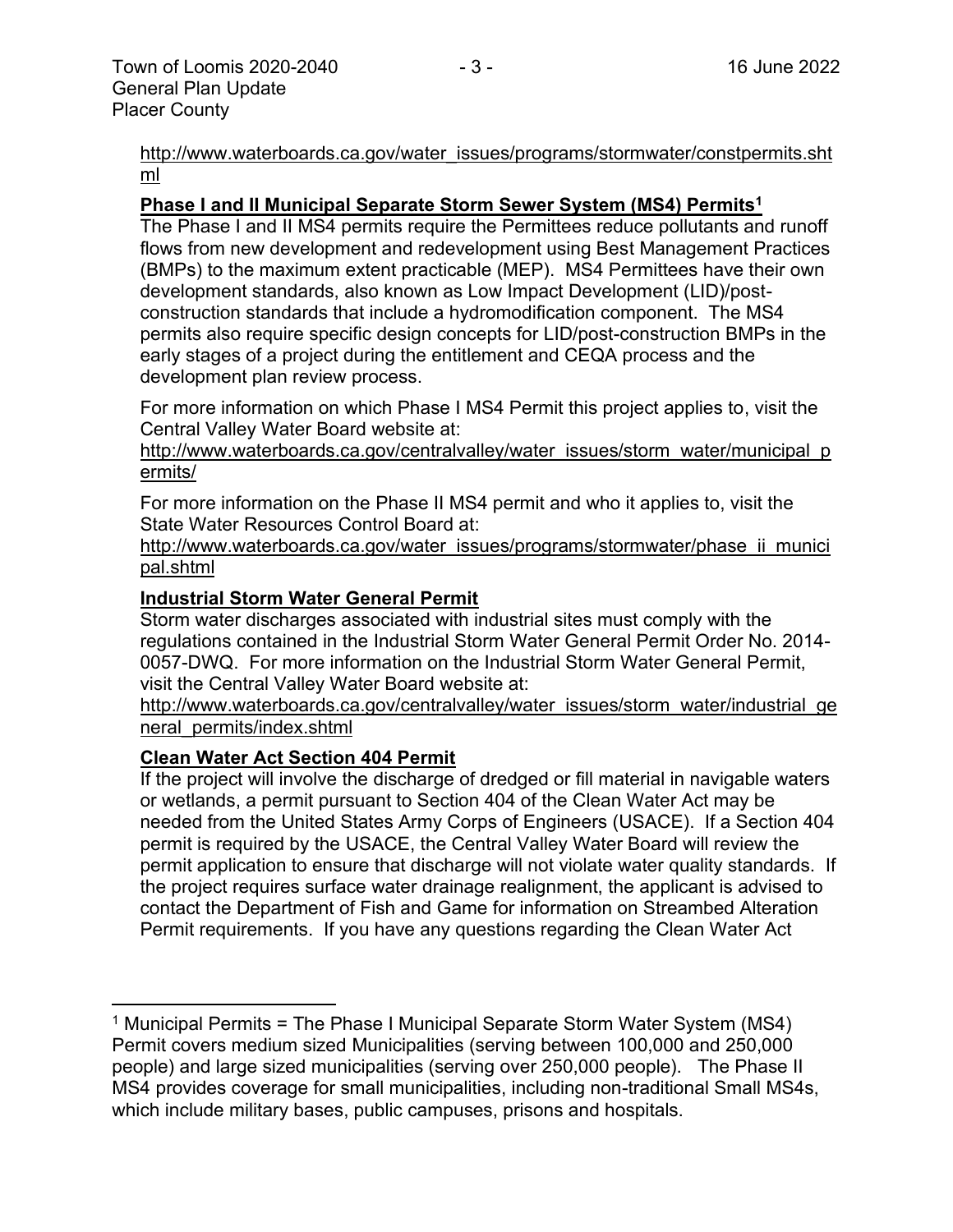Section 404 permits, please contact the Regulatory Division of the Sacramento District of USACE at (916) 557-5250.

#### **Clean Water Act Section 401 Permit – Water Quality Certification**

If an USACE permit (e.g., Non-Reporting Nationwide Permit, Nationwide Permit, Letter of Permission, Individual Permit, Regional General Permit, Programmatic General Permit), or any other federal permit (e.g., Section 10 of the Rivers and Harbors Act or Section 9 from the United States Coast Guard), is required for this project due to the disturbance of waters of the United States (such as streams and wetlands), then a Water Quality Certification must be obtained from the Central Valley Water Board prior to initiation of project activities. There are no waivers for 401 Water Quality Certifications. For more information on the Water Quality Certification, visit the Central Valley Water Board website at:

https://www.waterboards.ca.gov/centralvalley/water\_issues/water\_quality\_certificatio n/

#### **Waste Discharge Requirements – Discharges to Waters of the State**

If USACE determines that only non-jurisdictional waters of the State (i.e., "nonfederal" waters of the State) are present in the proposed project area, the proposed project may require a Waste Discharge Requirement (WDR) permit to be issued by Central Valley Water Board. Under the California Porter-Cologne Water Quality Control Act, discharges to all waters of the State, including all wetlands and other waters of the State including, but not limited to, isolated wetlands, are subject to State regulation. For more information on the Waste Discharges to Surface Water NPDES Program and WDR processes, visit the Central Valley Water Board website at:https://www.waterboards.ca.gov/centralvalley/water\_issues/waste\_to\_surface\_wat er/

Projects involving excavation or fill activities impacting less than 0.2 acre or 400 linear feet of non-jurisdictional waters of the state and projects involving dredging activities impacting less than 50 cubic yards of non-jurisdictional waters of the state may be eligible for coverage under the State Water Resources Control Board Water Quality Order No. 2004-0004-DWQ (General Order 2004-0004). For more information on the General Order 2004-0004, visit the State Water Resources Control Board website at:

https://www.waterboards.ca.gov/board\_decisions/adopted\_orders/water\_quality/200 4/wqo/wqo2004-0004.pdf

#### **Dewatering Permit**

If the proposed project includes construction or groundwater dewatering to be discharged to land, the proponent may apply for coverage under State Water Board General Water Quality Order (Low Threat General Order) 2003-0003 or the Central Valley Water Board's Waiver of Report of Waste Discharge and Waste Discharge Requirements (Low Threat Waiver) R5-2018-0085. Small temporary construction dewatering projects are projects that discharge groundwater to land from excavation activities or dewatering of underground utility vaults. Dischargers seeking coverage